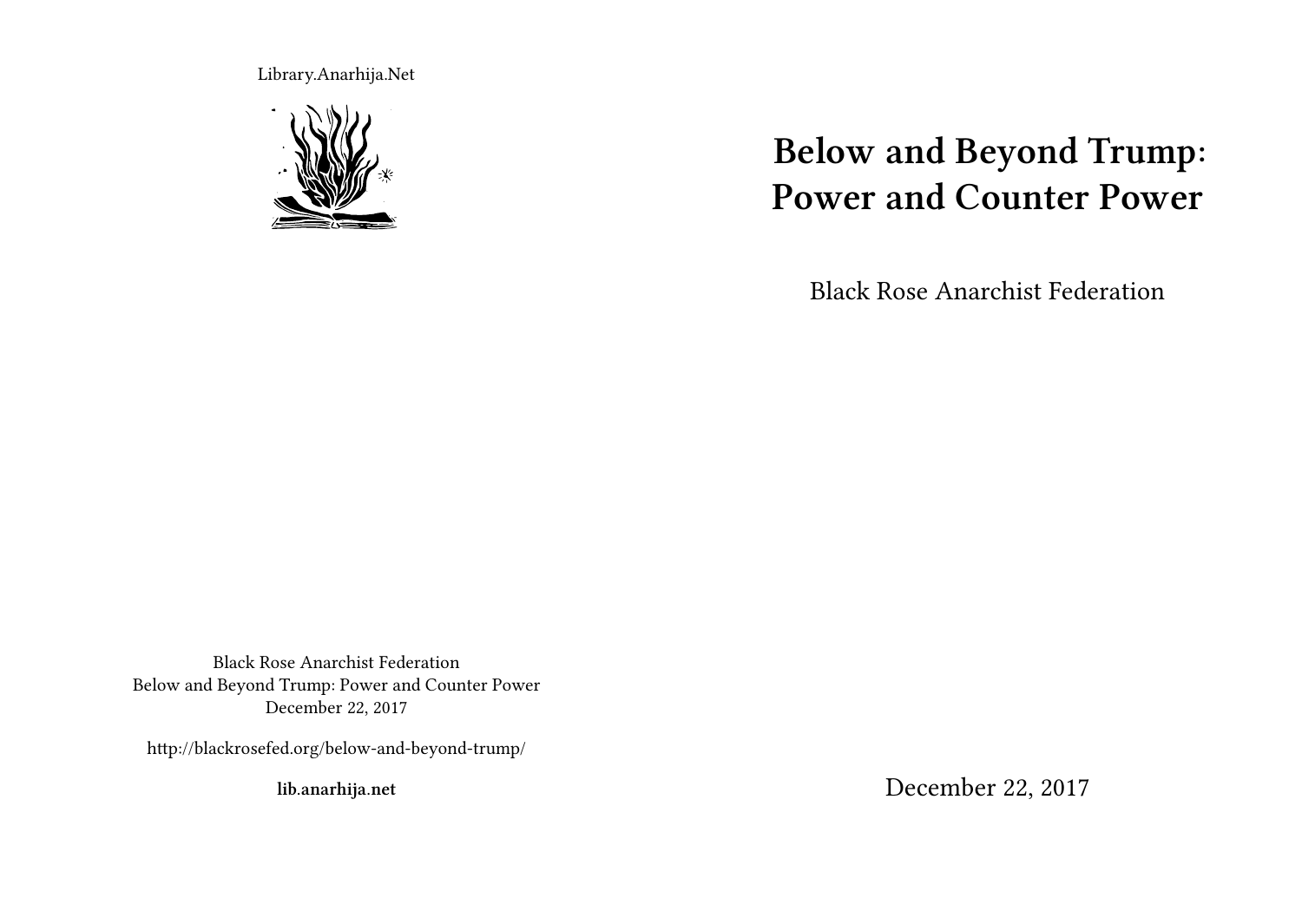# **Contents**

| TENSIONS AT THE TOP 3                  |  |  |  |  |
|----------------------------------------|--|--|--|--|
| SOCIAL MOVEMENTS: POWER FROM BELOW 6   |  |  |  |  |
| STRATEGIC PRINCIPLES MOVING FORWARD 10 |  |  |  |  |

most conservative elements of the left have been pushing for decades. Instead, moving struggle forward with offensive demands could turn the tables and put major segments of power on the defensive, prevent the worst of many of the cuts, and dramatically change the political climate.

• **Advance an explicitly libertarian socialist practice and program:** The cumulative weight of the 2008 economic crisis, Occupy, BLM, and the Bernie Sanders campaign, has laid the groundwork for the growing appeal of radical politics in general and socialism in particular. Growing discontent over the two party system and "politics as usual" has created space to sharpen and deepen our criticisms of electoral strategies and the state. Overt forms of state violence and repression against black and brown communities has expanded critiques of the police, the prison industrial complex, and ICE, opening space for advancing a broader anti-state, anti-racist and internationalist revolutionary practice. In the face of cascading capitalist crisis and the failed history of state socialism, there is a wide demand and audience for an alternative vision and a coherent path forward.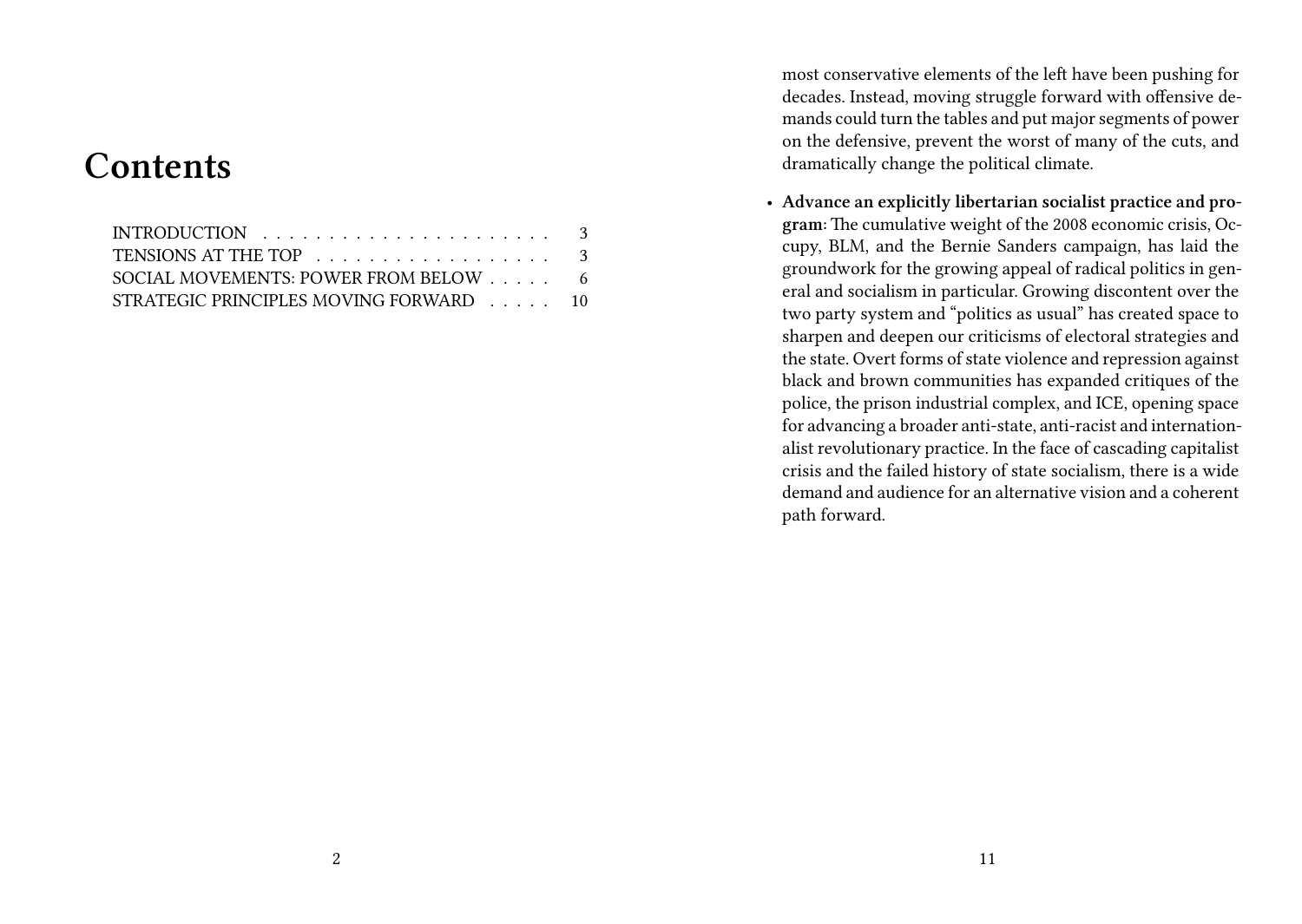In response to the alt-right and other fascist forces, Antifa has grown in prominence as a countervailing force, sparking renewed debates on the left over black bloc tactics. While dramatic street confrontations are necessary at times, they can also lead to a fetishization of militant tactics and lend to a dynamic of one marginal wing of the right fighting with another marginal wing of the left. Nonetheless, fascist forces should not be permitted to take root.

## **STRATEGIC PRINCIPLES MOVING FORWARD**

Given this picture we argue that several strategic orientations are key in the current moment for the larger left and organized political forces:

- **Build independent social movements from below:** Popular anger is at an all-time high, but there is very little movement being generated. The institutional left is not interested in building power outside of tightly controlled channels. We need to build autonomous social movement power (autogestión) independent of the institutional left in our workplaces, schools and communities. To this end, we need to adopt strategies in specific sectors as guideposts for social movement activity. In the same way that socialist organizations argue for the need to build an independent political party, we should make our argument for *building independent social movements*.
- **Push Offensive Campaigns**: A surefire strategy to let the Trump agenda win is to fall onto a defensive footing merely trying to prevent the many attacks on social programs, unions and scapegoated populations. An orientation of permanent retrenchment and defense is a failed strategy that the

*Prepared by members of the BRRN Analysis and Strategy Committee and approved by the membership.*

#### **INTRODUCTION**

This analysis was developed by ongoing discussions among members of the Black Rose / Rosa Negra (BRRN) Anarchist Federation's Analysis and Strategy Committee and sent as a discussion document to our August 2017 convention, where it generated deep discussion and further feedback. It is organized into four sections: an analysis of ruling class power, an analysis of social movements, a statement of basic organizing principles in light of the current moment, and some suggestions for the federation moving forward.

Its main points are that we see real potential to build popular power and social anarchism in the coming period. The U.S. ruling class is fractured, the political terrain has shifted dramatically, and there is mass discontent with corporate politics as usual. This provides numerous opportunities for pro-organizational revolutionary anarchists to intervene as social movements arise. At present the mass discontent is being channeled by the institutional left – unions, non-profits, and other institutions traditionally aligned with the Democrats — into explicit reformism and electoral politics. We argue for promoting independent social movements outside of the institutional left while putting forward within new and existing social struggles the need to advance class struggle, collective direct action, direct democracy, and a vision of libertarian socialism.

#### **TENSIONS AT THE TOP**

The US ruling class is experiencing a political crisis the likes of which it hasn't seen in decades. The basis of the crisis are serious tactical divisions within US ruling class interests around domes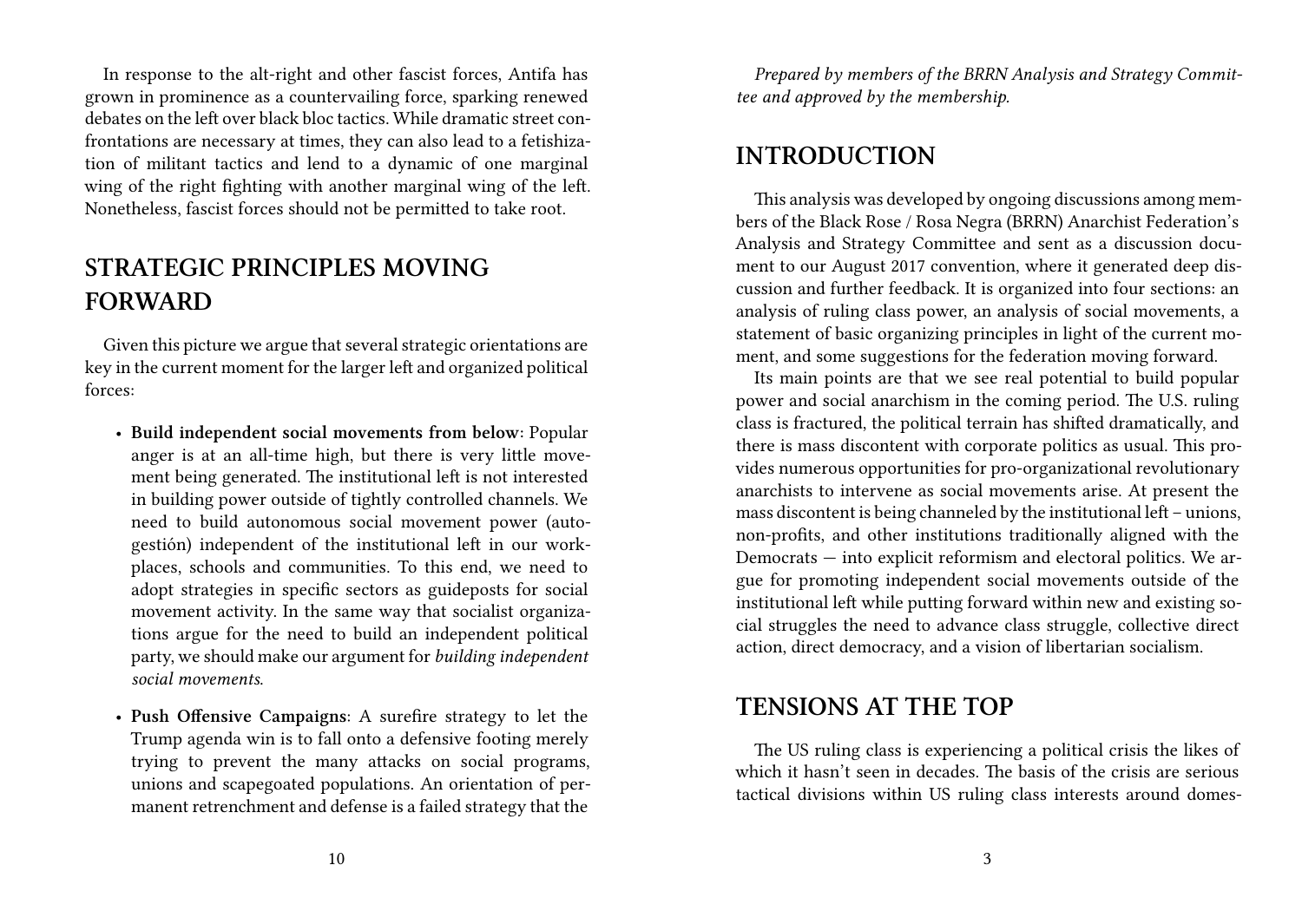tic control and stewardship, the decline of US global hegemony, looming structural crisis stemming from the limits of neoliberal policy, the coming climate catastrophe, as well as deep seated and wide-ranging popular discontent. Furthermore, recent challenges to white supremacy have forced ruling elites to respond, making their internal political crisis more difficult to manage. We've reached a point where "the center can't hold." The ideological glue of centrist politics is coming apart and significant segments of the population are polarizing, heading further left and further right for alternatives — reflecting a broader pattern on a global scale.

The Trump presidency is both a symptom and cause of the divisions within ruling sectors, widening existing cracks in the neoliberal edifice and fostering uncertainty. Major sectors of state power, from the so-called "deep state" to established politicians, are in open opposition to Trump and the ideological extremism present in his administration. Elements of Trump's agenda that clash with longstanding liberal ruling class commitments are successfully being challenged from within existing institutional channels, such as the courts initially and temporarily blocking Trump's "Muslim ban." Other aspects have widespread support within segments of the ruling class and a much greater chance of success, including recently proposed austerity budgets, the call for "law and order" policing, roll-backs of the welfare state, and loosening restrictions on fossil fuel extraction and businesses regulation.

Overall, this picture of the Trump presidency is in line with what many on the left argued before and after the 2016 election – that is, the extreme elements of the Trump agenda would likely be checked by the structural limitations of the state and outside sources of concentrated power. US ruling interests are worried how long those restraints will last, or if broken, if they will break in their favor. Their main concern for the current moment is the uncertainty and unpredictability the Trump administration brings, and Trump's role in eroding US international leadership on economic and military matters. (See for example China's attempts at leadership on issues of

in militarizing the US border is not meant to end immigration, but to traumatize undocumented workers in order to further exploit their labor power.

We see two trends dominating the coming period: the use of militant reformism and electoral efforts in the name of social democracy. While Trump is in office, major segments of the institutional and radical Left (as with Socialist Alternative and their uncritical support for Bernie Sanders) are going to advocate and channel activists into electoral campaigns. While more moderate advocates of electoral struggles continue to fight within the Democratic Party for more progressive candidates, others are clamoring for the elusive independent party of the left. Democratic Socialists of America (DSA), whose membership has surpassed 30K, are explicitly calling for this "inside-outside" strategy, attempting to push the Democrats from within while building the base for a future third party. Given that the left is experiencing rapid growth, a move towards electoralism is a further shift towards reformism. Instead, we propose an offensive program of building popular power  $-$  a distinct form of power exercised through combative, self-managed social movements independent of the institutional left — that can win meaningful reforms while laying the groundwork for pushing beyond them.

One other element needs to be noted here – the ominous presence of the far-right. In response to BLM, diminishing returns on the "wages of whiteness," economic uncertainty, and the perceived threat to US hegemony posed by immigrants/refugees and Islam, a vocal minority of xenophobic, white nationalist, and protofascist forces have become increasingly mobilized — emboldened by Trump's presence in the oval office. While the strength of the far-right seems to be geographically uneven, the increasing use of violence by the far right, particularly by lone-wolf actors who kill in the name of the movement, is having a chilling effect for many. Through the alt-right and other forces, what was once largely an internet phenomenon is now entering the public arena, with varying degrees of success.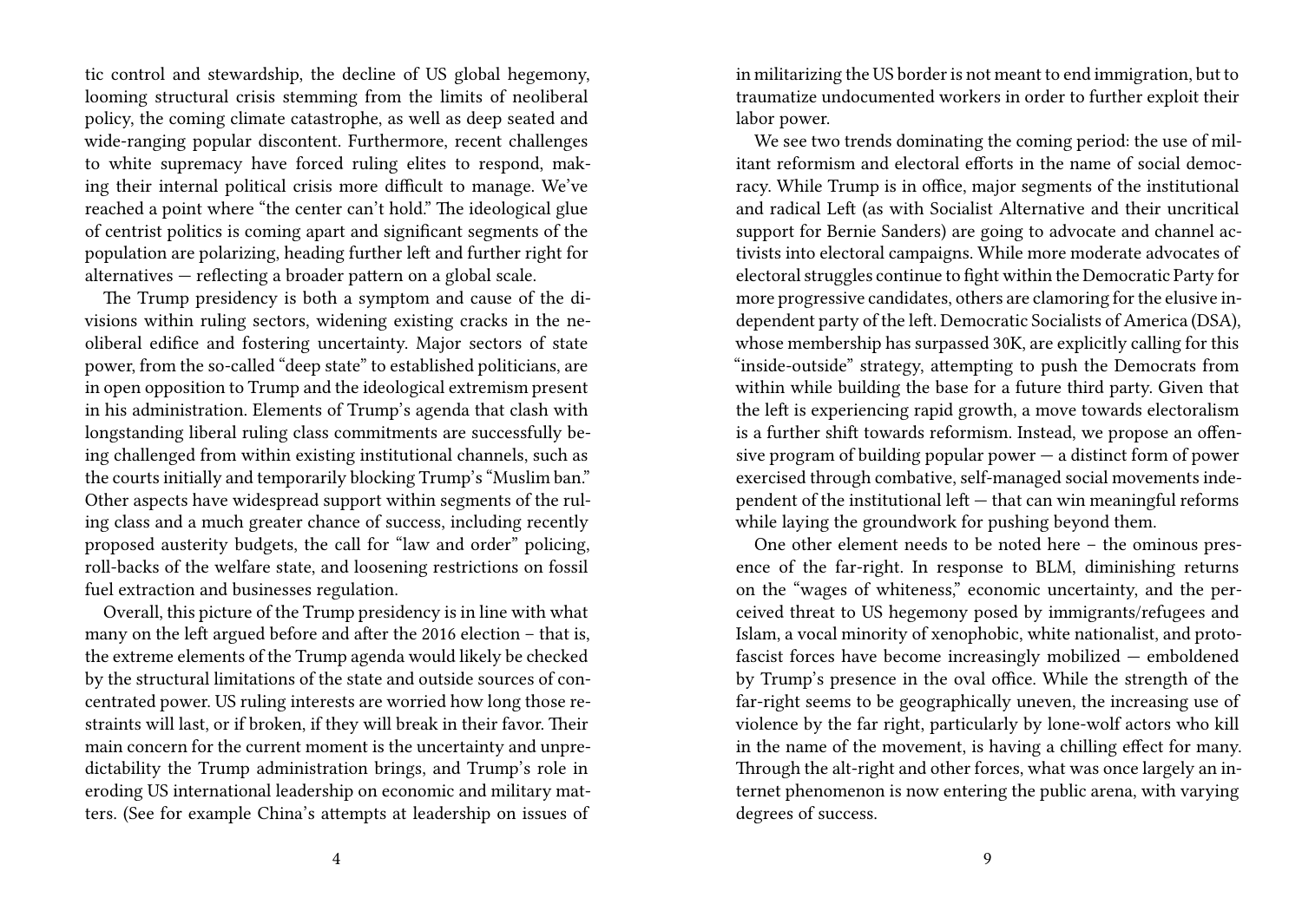of the ACA (Obamacare). These marches highlight two developments: First, a confirmation in the bond between mainstream feminist organizations and the Democratic Party; and secondly, a growing divide between reformist feminism and an increasingly militant anti-patriarchal movement. These marches have opened a broader dialogue around feminism and the possibility for building a feminist/anti-patriarchal movement aligned with the interests of working class women, trans, and queers, as well as inserting a feminist politic within current social movements. However, there is a need for coordinated and organized discussions to propose a plan of action on a local and national scale.

The indigenous and environmental movements have experienced a dramatic growth in activity, centered on militant defense of the land in confrontations with the oil and coal industries. Key on-theground campaigns to block pipelines and coal trains, such as the Kinder-Morgan Canadian pipeline, are moving forward. The struggle at Standing Rock, which followed on the heels of Idle No More, galvanized widespread attention and solidarity actions in urban areas. Standing Rock brought together a multi-generational and multiethnic indigenous movement whose struggle for land and autonomy has motivated a new generation of indigenous youth into militant political activism.

In the wake of Trump's election, much of the immigrant rights movement is on the defensive, yet the nakedness of the antiimmigrant agenda coming from the White House, most notably in the form of a renewed round of ICE raids, has begun to politicize a new generation of undocumented youth. We have seen more public expressions of xenophobia targeting immigrants of color. The purpose of this offensive by the state is to intimidate undocumented workers, one of the most exploited and precarious sectors within the working class.The increase in state policing has motivated some immigrants to leave the US, thus reducing the pool of farmworkers, forcing the Trump administration to increase the issue of H-2A (Temporary Agricultural Workers) visas. In addition, the escalation

global climate change, or fret over Trump's more outrageous rhetorical attacks on NATO).

The controversy surrounding Trump is a reflection of a broader crisis within the US political class. Both the Republican and Democratic Parties are extremely unpopular and unable to point in any clear direction. Nearly the entire GOP institutional leadership opposed Trump during the election but were unable to prevent him from winning the primary. They seem to be aware that Trump is causing major damage to the GOP brand but vacillate between damage control and taking advantage of the chaos to push unpopular legislation. The Democratic Party leadership seems deeply out of touch in the wake of Clinton's loss, unable to present a vision beyond "we're not Trump," nor able to mount effective resistance at this point. On the other hand, it is unclear where this moment of illegitimacy for the two-party system will lead and we should not underestimate the resiliency of capitalist institutions to reconstitute themselves.

Ruling class divisions like those mentioned offer political opportunities, but also serious dangers. Instability plus Trump's authoritarian proclivities mean that the possibility of international conflict or more severe forms of domestic "law and order" repression should not be discounted. But Trump is extremely weak and isolated right now and these developments are less likely barring a major unexpected event. At the same time, leading sectors of US power are vocally and publicly supporting elements of militant reformism, especially around climate change and wealth inequality. These ruling class divisions provide political openings for libertarian socialists to push a revolutionary social program, build its base, and establish itself as a revolutionary pole for liberation.